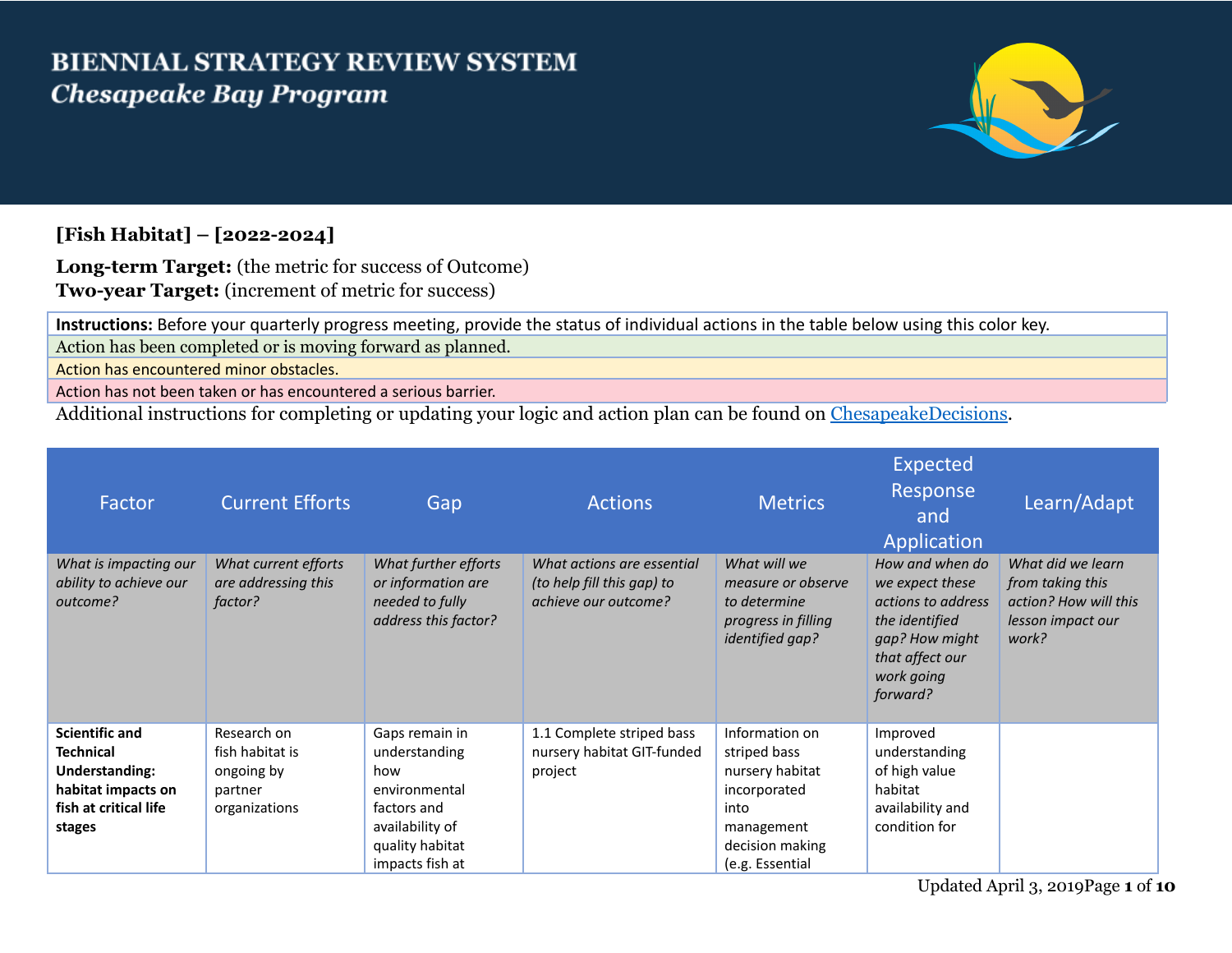|                                                                                                                                                         | critical life stages | 1.2 Complete summer                                                                                                                                   | Fish Habitat<br>consultations,<br>land use<br>planning)<br>Results                           | striped bass used<br>by fishery<br>managers.<br>Improved                                                                                                      |
|---------------------------------------------------------------------------------------------------------------------------------------------------------|----------------------|-------------------------------------------------------------------------------------------------------------------------------------------------------|----------------------------------------------------------------------------------------------|---------------------------------------------------------------------------------------------------------------------------------------------------------------|
|                                                                                                                                                         |                      | flounder shallow water<br>tributary habitat project                                                                                                   | communicated<br>to stakeholders,<br>and considered<br>for fishery<br>management              | understanding<br>of fish habitat<br>utilization and<br>connectivity for<br>key species used<br>by fishery<br>managers.                                        |
|                                                                                                                                                         |                      | 1.3 Complete<br>characterization of nursery<br>habitats used by black sea<br>bass and summer flounder<br>in Chesapeake Bay and the<br>Coastal Lagoons | Results<br>communicated<br>to stakeholders,<br>and considered<br>for fishery<br>management   | Improved<br>understanding<br>of fish habitat<br>utilization and<br>connectivity for<br>key species used<br>by fishery<br>managers.                            |
|                                                                                                                                                         |                      | 1.4 Complete Habitat<br><b>Utilization and Ecosystem</b><br>Connectivity in the<br>Southern Mid-Atlantic Bight<br>and present results to FHAT         | Results<br>communicated<br>to stakeholders,<br>and considered<br>for fishery<br>management   | Improved<br>understanding<br>of fish habitat<br>utilization and<br>connectivity for<br>key species used<br>by fishery<br>managers.                            |
| Continued<br>collaboration with<br>federal and Bay<br>Program partners to<br>express fish habitat<br>characterization<br>needs in the<br>Chesapeake Bay |                      | 1.5 Continued development<br>of NCBO Seasonal<br>Summaries and quarterly<br>delivery to FHAT to discuss<br>data and narrative<br>takeaways            | Quarterly reports<br>highlight short-term<br>influences on<br>Chesapeake Bay Fish<br>Habitat | Improved<br>understanding<br>of fish habitat<br>response to a<br>suite of annual<br>abiotic data used<br>to update MAFMC<br>risk assessment<br>tool for EAFM. |
|                                                                                                                                                         |                      | 1.6 Explore connection with<br>Hypoxia Collaborative and<br>ensure the team considers<br>applications for                                             | Pilot profiler data<br>reviewed by Action<br>Team and<br>recommend                           | Improved<br>understanding<br>of fish habitat<br>conditions based                                                                                              |

Updated October 26, 2021 Page **2** of **10**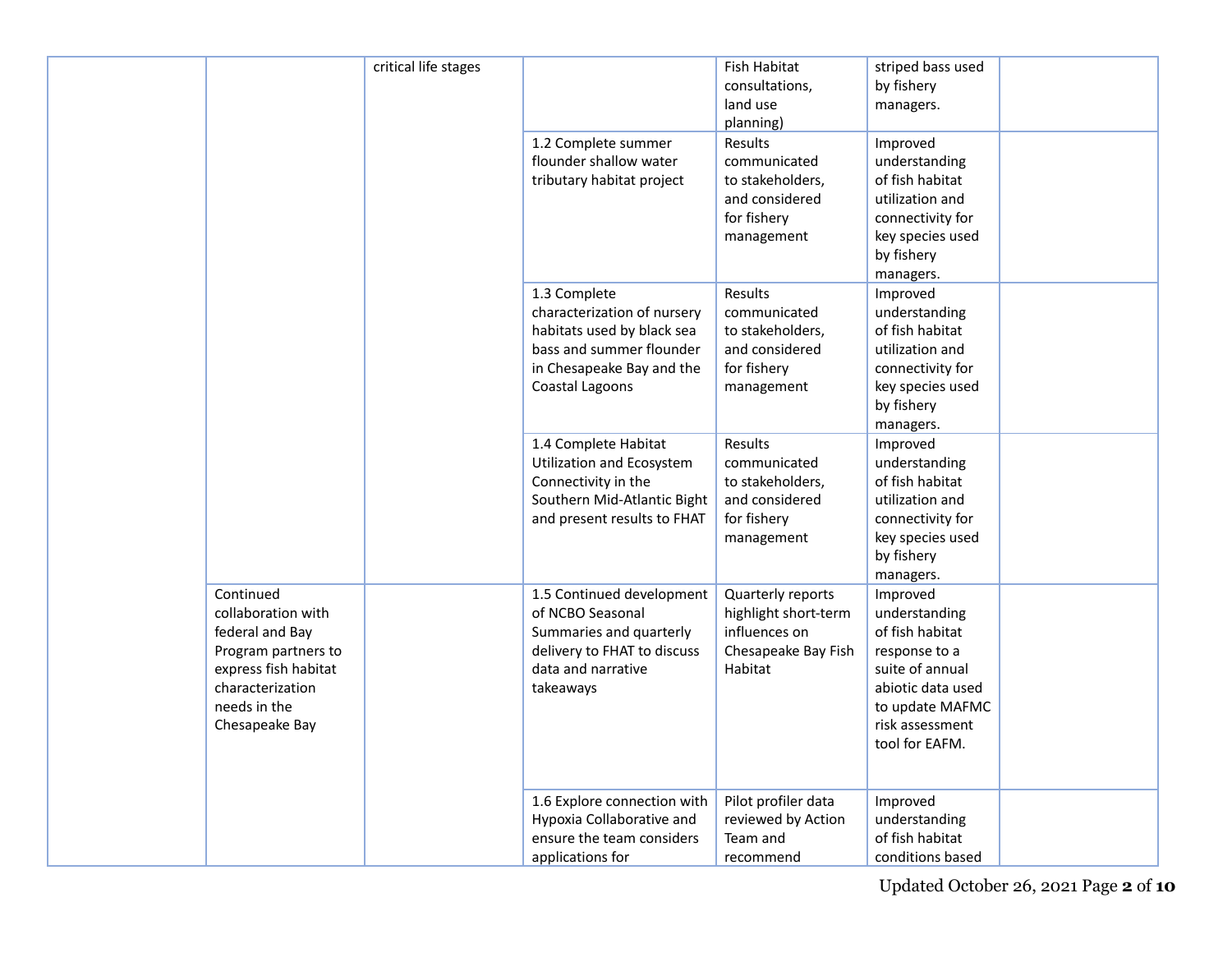|                                                                    |                                                      |                                                        | characterizing fish habitat<br>(Ex. explore projections of<br>HABs, connections to<br>watermen, anglers, and<br>aquaculture, striped bass<br>squeezes, and<br>corresponding closures)                                                                                                             | potential<br>applications for<br>management                                                                               | on hypoxia levels<br>used to guide<br>seasonal fishery<br>management<br>decisions.                                                                  |  |
|--------------------------------------------------------------------|------------------------------------------------------|--------------------------------------------------------|---------------------------------------------------------------------------------------------------------------------------------------------------------------------------------------------------------------------------------------------------------------------------------------------------|---------------------------------------------------------------------------------------------------------------------------|-----------------------------------------------------------------------------------------------------------------------------------------------------|--|
|                                                                    |                                                      |                                                        | 1.7 Continued dialogue<br>with STAR and the CBP<br>monitoring team,<br>specifically assisting with<br>upcoming monitoring<br>reviewing centered around<br>addressing needs and gaps.                                                                                                              | Submit<br>recommendations to<br>monitoring review<br>team regarding key<br>opportunities to<br>connect to fish<br>habitat | Presentation to<br>PSC properly<br>captures key<br>connection<br>between water<br>quality and living<br>resource response                           |  |
|                                                                    |                                                      |                                                        | 1.8 Synthesize information<br>about existing shallow<br>water monitoring<br>programs, data, and gaps<br>and highlight opportunities<br>to best allocate resources<br>to address needs. Work<br>with the Action Team and<br>Chesapeake Bay Program to<br>define "shallow water" in<br>this context | Increased<br>understanding of<br>gaps, needs, and<br>strategies to address<br>research needs                              | Funding provided<br>to meet research<br>needs                                                                                                       |  |
|                                                                    |                                                      |                                                        | 1.9 Explore opportunities<br>to utilize newly deployed<br>telemetry arrays to help<br>characterize key fish habitat<br>for Bay species                                                                                                                                                            | Increased<br>understanding of fish<br>movement in<br>Chesapeake Bay                                                       | Improved<br>understanding<br>of fish habitat<br>utilization and<br>connectivity for<br>key species inform<br>public and<br>conservation<br>actions. |  |
| <b>Scientific and</b><br><b>Technical</b><br><b>Understanding:</b> | Ongoing effort<br>to compile and<br>assess available | Need improved<br>understanding of<br>how data quality, | 2.1 Execute a joint<br>tidal/non-tidal pilot fish                                                                                                                                                                                                                                                 | Evaluation of<br>non-tidal/tidal joint<br>pilot                                                                           | Improved                                                                                                                                            |  |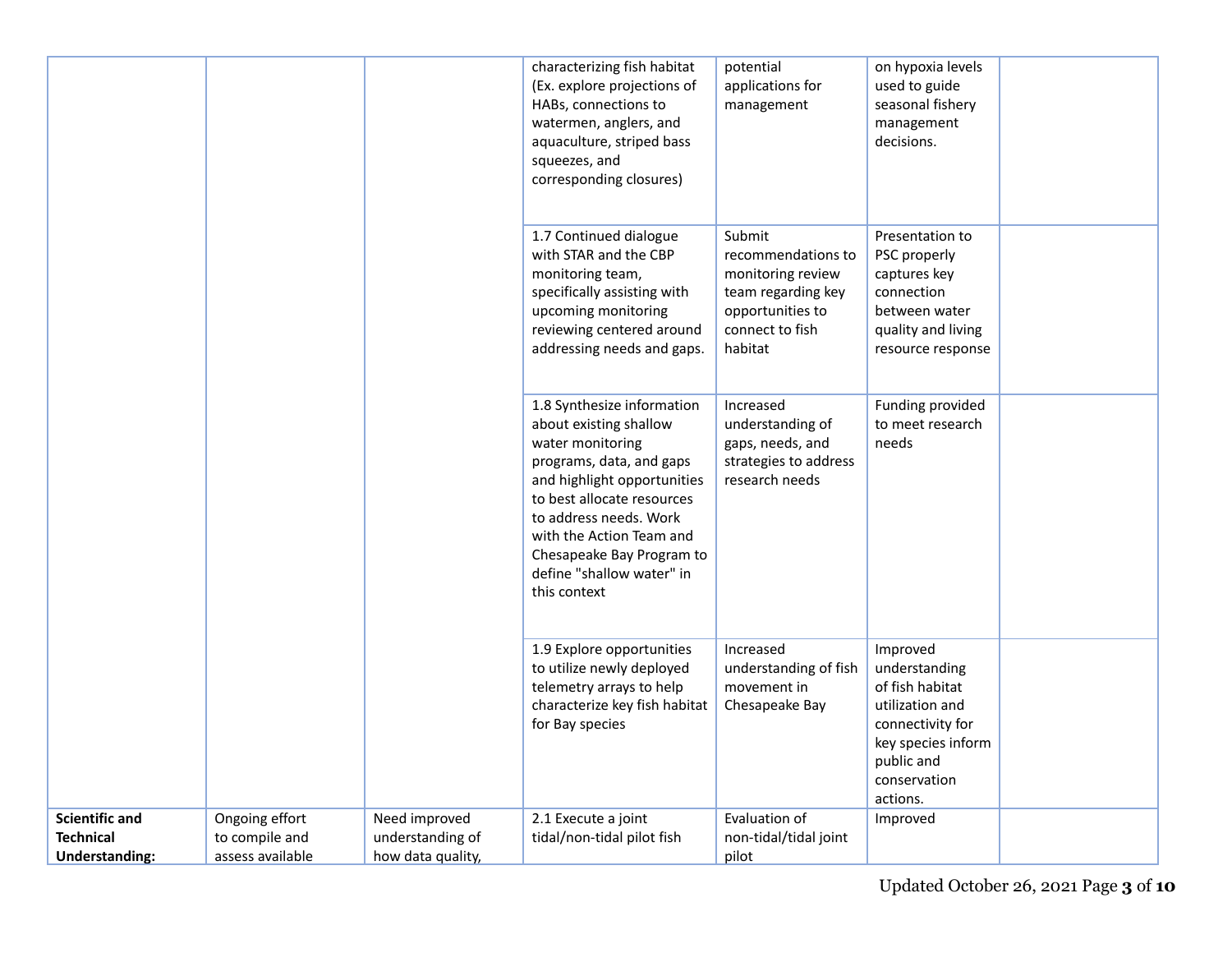| conducting fish<br>habitat assessments | environmental<br>and biological<br>data | scale, extent, and<br>quantitative<br>analytical and<br>modeling<br>methodologies<br>affect fish<br>habitat<br>assessment and<br>characterization | habitat assessment in the<br><b>Patuxent River</b><br>2.2 Compile list of<br>stakeholders/Patuxent<br>venues and potential uses<br>for the pilot assessment in<br>the Patuxent river.                                                                                                                   | <b>Stakeholders</b><br>widely use the<br>habitat<br>assessment in<br>decision making<br>to address<br>needs.  | understanding of<br>best practices to<br>evaluate<br>fish habitat<br>condition.<br>Improved<br>understanding<br>on the needs of<br>each jurisdiction<br>to help plan<br>work on fish<br>habitat<br>assessment and<br>habitat<br>stressors. |  |
|----------------------------------------|-----------------------------------------|---------------------------------------------------------------------------------------------------------------------------------------------------|---------------------------------------------------------------------------------------------------------------------------------------------------------------------------------------------------------------------------------------------------------------------------------------------------------|---------------------------------------------------------------------------------------------------------------|--------------------------------------------------------------------------------------------------------------------------------------------------------------------------------------------------------------------------------------------|--|
|                                        |                                         |                                                                                                                                                   | 2.3 Identify metrics for<br>status and trends analyses<br>and species distribution<br>modeling of key species<br>such as american eel,<br>alosines, blue and flathead<br>catfish, and freshwater<br>mussels. Where data is<br>available, link water quality<br>trends to the fish status<br>and trends. | Increase knowledge<br>on habitat condition<br>of threatened,<br>invasive, and<br>managed bay species          | The new<br>information<br>guides<br>conservation and<br>management<br>actions                                                                                                                                                              |  |
|                                        |                                         |                                                                                                                                                   | 2.4 Explore opportunities<br>to highlight important fish<br>spawning areas for the<br>public, state, and local<br>decision makers                                                                                                                                                                       | Increased focus<br>on management<br>applications of<br>fish habitat work                                      | Spawning areas<br>are highlighted in<br>permitting<br>processes                                                                                                                                                                            |  |
|                                        |                                         |                                                                                                                                                   | 3.1 Explore opportunities<br>to support mussel<br>conservation/restoration<br>efforts                                                                                                                                                                                                                   | Identify areas that<br>could support<br>mussel restoration<br>efforts                                         | CBP partners use<br>information to<br>guide stream<br>health and fish<br>passage decisions                                                                                                                                                 |  |
|                                        |                                         |                                                                                                                                                   | 3.2 Update existing<br>Maryland shoreline<br>hardening condition map<br>with new Maryland<br>inventory data from VIMS                                                                                                                                                                                   | Continued<br>discussion with<br>Chesapeake Bay<br>Program<br>partners on how<br>to address loss<br>of natural | Shoreline<br>hardening is<br>considered in<br>local planning<br>efforts                                                                                                                                                                    |  |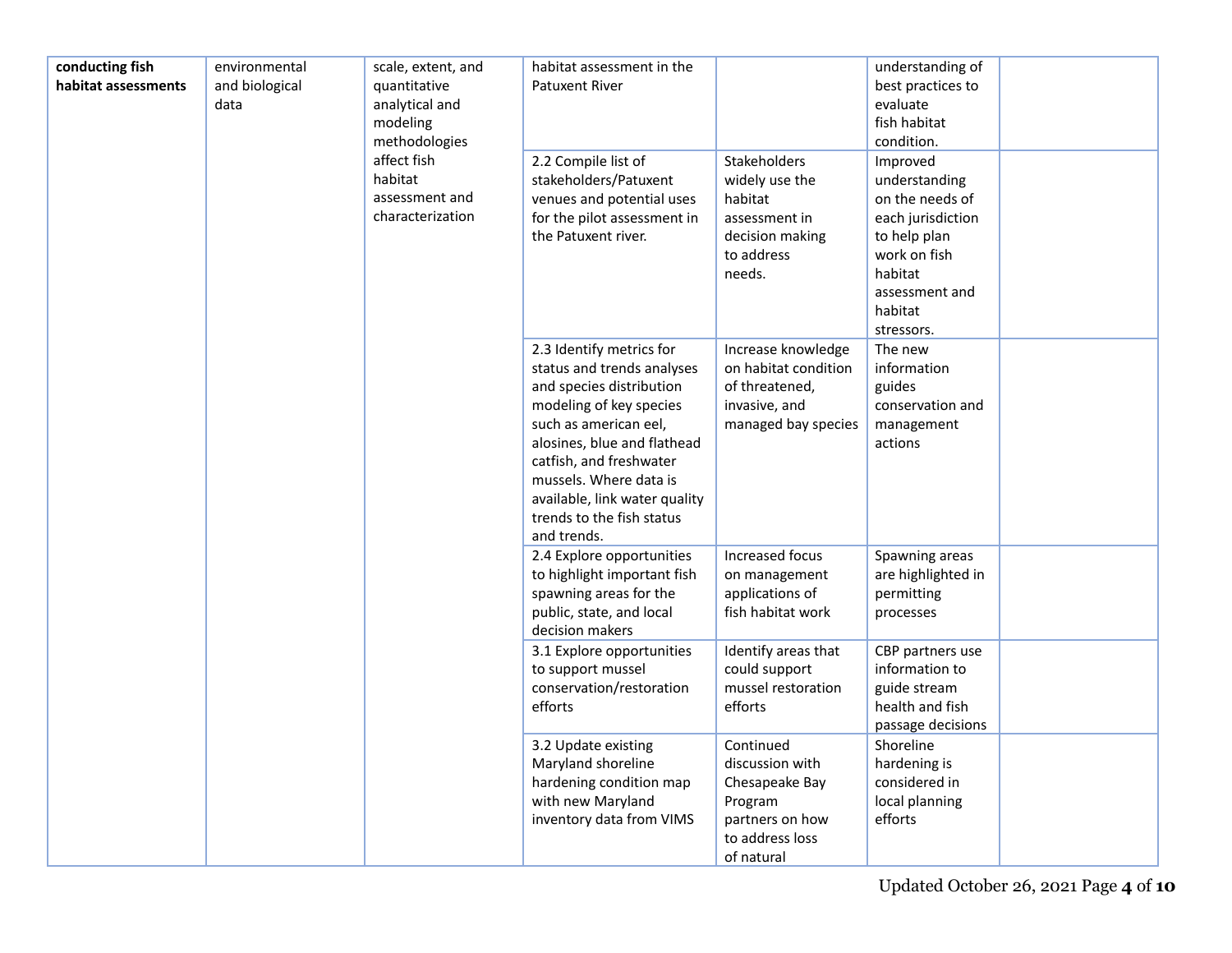|                                                                                   |                                                                                                                                                                                             |                                                                          |                                                                                                                                                                                                                                                                             | shoreline habitat                                                                                                         |                                              |  |
|-----------------------------------------------------------------------------------|---------------------------------------------------------------------------------------------------------------------------------------------------------------------------------------------|--------------------------------------------------------------------------|-----------------------------------------------------------------------------------------------------------------------------------------------------------------------------------------------------------------------------------------------------------------------------|---------------------------------------------------------------------------------------------------------------------------|----------------------------------------------|--|
| <b>Partner</b><br>Coordination                                                    | Efforts to<br>communicate<br>research and<br>assessment findings<br>to a broader<br>Chesapeake Bay<br>community                                                                             |                                                                          | 4.1 Continued<br>communication between<br>FHAT and PIs overseeing<br>funded research from<br>Management Approach #1:<br>State representatives will<br>attend project update<br>presentations and consider<br>management implications<br>from research results               | Increased focus<br>on management<br>applications of<br>fish habitat work                                                  |                                              |  |
|                                                                                   |                                                                                                                                                                                             |                                                                          | 5.1 Coordination with<br><b>NRHA</b><br>inland assessment                                                                                                                                                                                                                   | Results from the<br>non/tidal and tidal<br>assessment are<br>integrated with the<br>regional assessment                   |                                              |  |
|                                                                                   |                                                                                                                                                                                             |                                                                          | 5.2 Explore funding<br>mechanisms/opportunities<br>for habitat restoration<br>proposals. Develop project<br>proposals informed by<br>funded science.                                                                                                                        | Opportunity to<br>obtain funding to<br>make progress on<br>outcome focus areas                                            |                                              |  |
| Government<br>Agency,<br>Nongovernmental<br>organization, and<br>local engagement | Provide relevant<br>and accessible<br>information to<br>local governments,<br>NGOs, and other<br>stakeholders to<br>help increase<br>consideration of<br>fish habitat in<br>decision making | Engaging<br>effectively with<br>stakeholder<br>groups can be<br>improved | 4.2 Coordinate with NCBO<br>communications team to<br>highlight, synthesize, and<br>present habitat research<br>results to a<br>fisheries/general bay<br>program audience<br>(fisheries managers,<br>place-based stakeholders,<br>Chesapeake Bay<br>Commision. ASMFC, etc.) | Increased focus<br>on management<br>applications of<br>fish habitat work                                                  |                                              |  |
|                                                                                   |                                                                                                                                                                                             |                                                                          | 4.5 Explore avenues to<br>present fish habitat<br>shoreline hardening<br>information to a local<br>planning audience by<br>utilizing connections with<br>the LLWG/LGAC                                                                                                      | Continued<br>discussion with<br>local government<br>partners on how<br>to address loss<br>of natural<br>shoreline habitat | limits placed on<br>shoreline<br>development |  |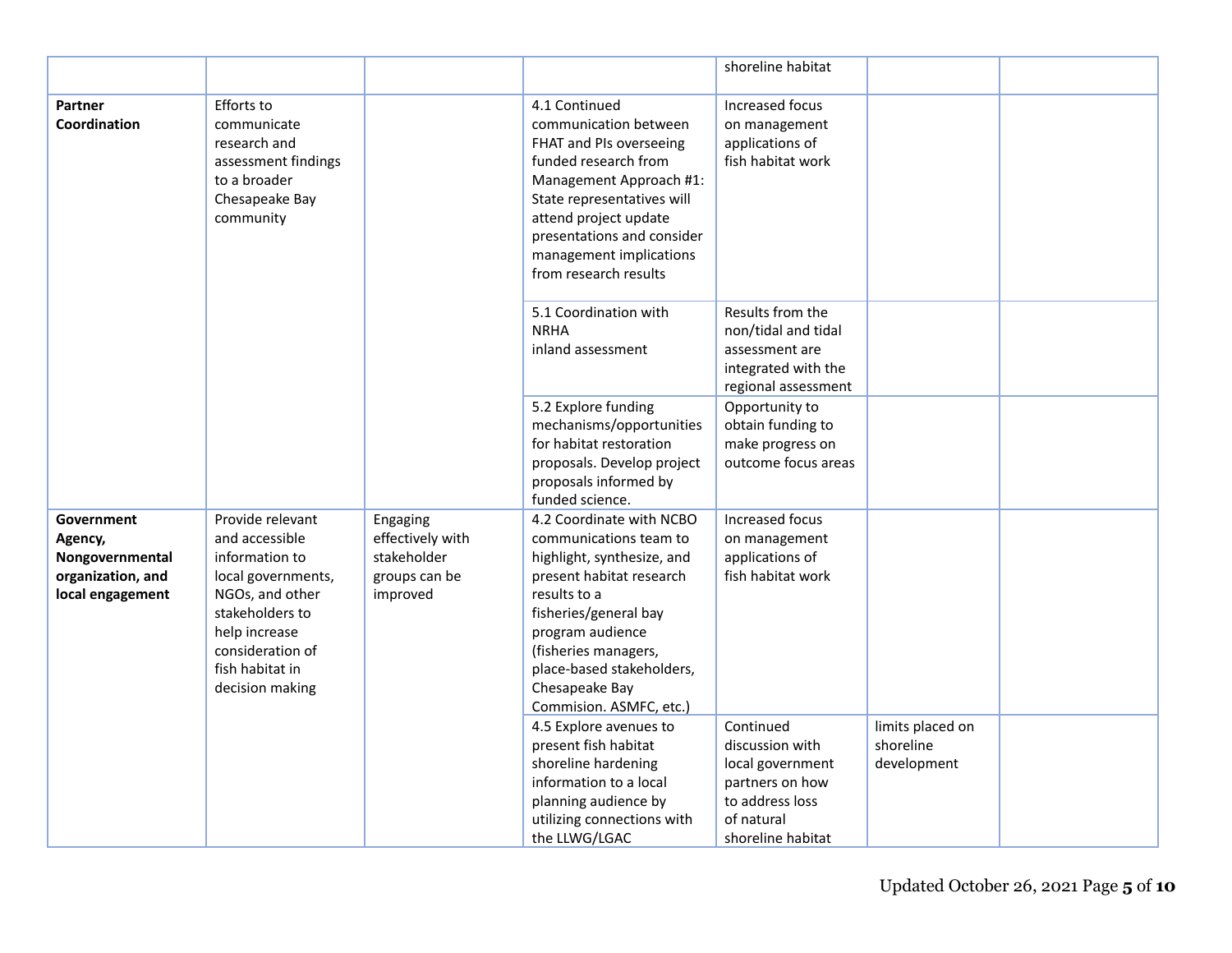| Connecting with<br>underserved<br>communities by<br>supporting<br>projects/events that<br>highlight array of<br>provided benefits<br>from fish habitat | Engaging<br>effectively with<br>community groups<br>and public<br>stakeholders<br>groups can be<br>improved | 4.3 Engage with Rod and<br>Reef tournaments in VA<br>and investigate ways to<br>utilize these avenues to<br>engage with underserved<br>communities in the<br>watershed and highlight<br>successful ecosystem<br>restoration for NOAA<br>Leadership | Evidence of<br>increased public<br>knowledge of the<br>importance of<br>restoration activities<br>to recreational<br>fishing opportunities<br>Measurable change<br>in demographics of<br>fishing tournaments |  |
|--------------------------------------------------------------------------------------------------------------------------------------------------------|-------------------------------------------------------------------------------------------------------------|----------------------------------------------------------------------------------------------------------------------------------------------------------------------------------------------------------------------------------------------------|--------------------------------------------------------------------------------------------------------------------------------------------------------------------------------------------------------------|--|
|                                                                                                                                                        |                                                                                                             | 4.4 Support the Coastal<br><b>Conservation Assocations's</b><br>reef ball<br>implementation/outreach<br>project in Cambridge MD.<br>Utilize this project as a way<br>to connect to underserved<br>communities.                                     | Evidence of<br>increased public<br>interest in<br>restoration activities<br>and increased<br>angling<br>opportunities                                                                                        |  |

|                 | <b>ACTIONS - [2022-2024]</b>                                                                                          |                                       |                                |                 |                     |  |  |  |  |
|-----------------|-----------------------------------------------------------------------------------------------------------------------|---------------------------------------|--------------------------------|-----------------|---------------------|--|--|--|--|
| <b>Action #</b> | Description                                                                                                           | Performance Target(s)                 | Responsible Party (or Parties) | Geographic      | Expected            |  |  |  |  |
|                 |                                                                                                                       |                                       |                                | Location        | Timeline            |  |  |  |  |
|                 | Management Approach 1 : Compile and identify available data on habitats, habitat vulnerabilities and fish utilization |                                       |                                |                 |                     |  |  |  |  |
|                 |                                                                                                                       | Final reports and deliverables        | VIMS (Mary Fabrizio, Rachel    | Chesapeake Bay  | July, 2022          |  |  |  |  |
|                 | Complete striped bass nursery habitat                                                                                 | with results distributed to the       | Dixon)                         |                 |                     |  |  |  |  |
| 1.1             | GIT-funded project                                                                                                    | <b>Fisheries GIT and Fish Habitat</b> |                                |                 |                     |  |  |  |  |
|                 |                                                                                                                       | Action Team.                          |                                |                 |                     |  |  |  |  |
|                 |                                                                                                                       | Final reports and deliverables        | SERC (Matt Ogburn)             | Select Maryland | <b>Winter, 2022</b> |  |  |  |  |
|                 | Complete summer flounder shallow                                                                                      | with results distributed to the       |                                | tributaries     |                     |  |  |  |  |
| 1.2             | water tributary habitat project                                                                                       | <b>Fisheries GIT and Fish Habitat</b> |                                |                 |                     |  |  |  |  |
|                 |                                                                                                                       | Action Team.                          |                                |                 |                     |  |  |  |  |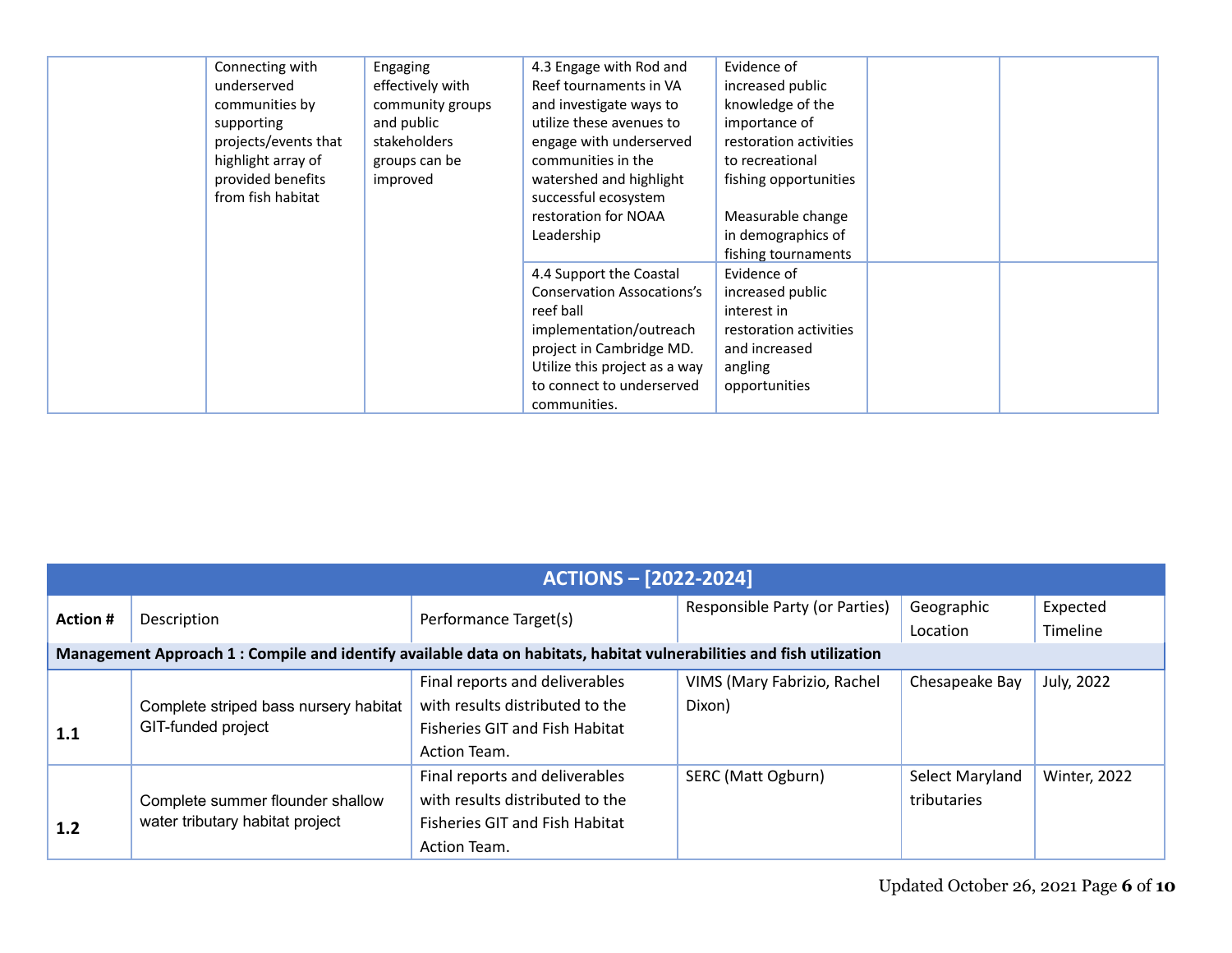| 1.3<br>1.4 | Complete characterization of nursery<br>habitats used by black sea bass and<br>summer flounder in Chesapeake Bay<br>and the Coastal Lagoons<br>Complete Habitat Utilization and<br>Ecosystem Connectivity in the<br>Southern Mid-Atlantic Bight and                                      | Final reports and deliverables with<br>results distributed to the Fisheries<br>GIT and Fish Habitat Action Team.<br>Final reports and deliverables with<br>results distributed to the Fisheries<br>GIT and Fish Habitat Action Team. | VIMS (Mary Fabrizio, Troy<br>Tuckey)<br>VIMS (Jim Gartland, Adena<br>Schonfeld) | Coastal Bays and<br>select Virginia<br>tributaries<br>Southern<br>Chesapeake Bay | Winter, 2022<br><b>Winter, 2022</b> |
|------------|------------------------------------------------------------------------------------------------------------------------------------------------------------------------------------------------------------------------------------------------------------------------------------------|--------------------------------------------------------------------------------------------------------------------------------------------------------------------------------------------------------------------------------------|---------------------------------------------------------------------------------|----------------------------------------------------------------------------------|-------------------------------------|
| 1.5        | present results to FHAT<br>Continued development of NCBO<br>Seasonal Summaries and quarterly<br>delivery to FHAT to discuss data and<br>narrative takeaways                                                                                                                              | Quarterly reports presented to the<br>FHAT at membership meetings                                                                                                                                                                    | NCBO (Mandy Bromilow,<br>Bruce Vogt)                                            | Chesapeake Bay                                                                   | Ongoing                             |
| 1.6        | Explore connection with Hypoxia<br>Collaborative and ensure the team<br>considers applications for<br>characterizing fish habitat (Ex.<br>explore projections of HABs,<br>connections to watermen, anglers,<br>and aquaculture, striped bass<br>squeezes, and corresponding<br>closures) | Committed coordination and<br>cooperation with key CBP<br>workgroups to assure shared<br>resources, information and<br>priorities                                                                                                    | Fish GIT/STAR (Bruce Vogt,<br>Peter Tango, Justin Shapiro)                      | Chesapeake Bay                                                                   | Ongoing<br>through<br>2022-2023     |
| 1.7        | Continued dialogue with STAR and<br>the CBP monitoring team, specifically<br>assisting with upcoming monitoring<br>reviewing centered around addressing<br>needs and gaps.                                                                                                               | Listed Fish Habitat monitoring<br>needs addressed in the<br>forthcoming PSC monitoring review                                                                                                                                        | FHAT (Bruce Vogt, Peter<br>Tango, Chris Moore, Justin<br>Shapiro)               | Chesapeake Bay                                                                   | Winter 2022                         |
| 1.8        | Synthesize information about existing<br>shallow water monitoring programs,<br>data, and gaps and highlight<br>opportunities to best allocate<br>resources to address needs. Work<br>with the Action Team and<br>Chesapeake Bay Program to define<br>"shallow water" in this context     | Synthesis paper delivered to the<br>FHAT.<br>Host at least one conversation with<br>Bay Program (shallow water<br>conflicts team)/Action Team<br>membership to define synthesis<br>focus                                             | FHAT (Chris Moore)                                                              | Chesapeake Bay                                                                   | 2023                                |
| 1.9        | Explore opportunities to utilize newly<br>deployed telemetry arrays to help                                                                                                                                                                                                              | At least two updates or proposed<br>opportunities presented to the<br><b>FHAT</b>                                                                                                                                                    | NCBO (Wilmelie Cruz)                                                            | Chesapeake Bay                                                                   | Ongoing                             |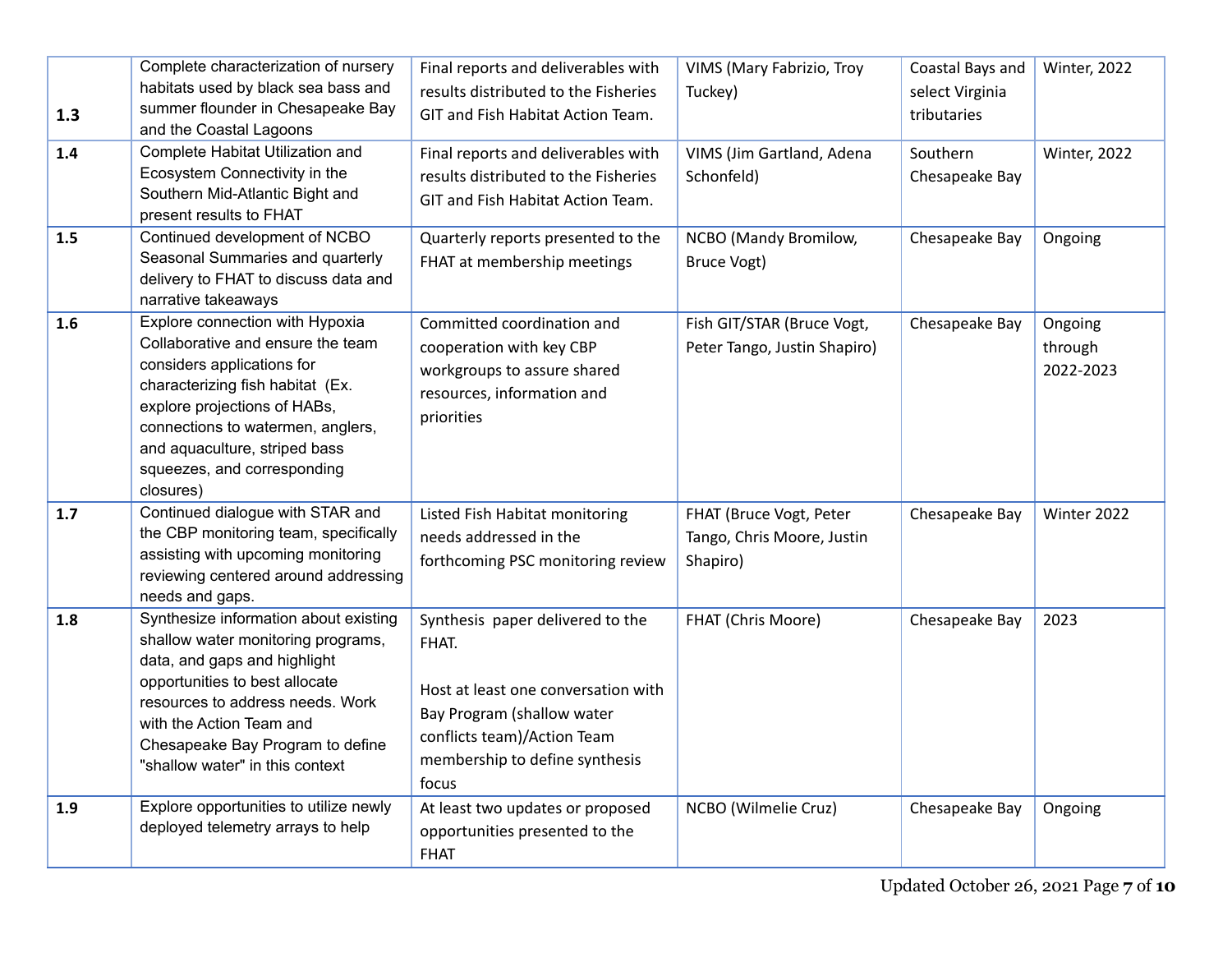|     | characterize key fish habitat for Bay<br>species                                                                                                                                     |                                                                                                                                                                                               |                                                                                         |                                        |                                                         |
|-----|--------------------------------------------------------------------------------------------------------------------------------------------------------------------------------------|-----------------------------------------------------------------------------------------------------------------------------------------------------------------------------------------------|-----------------------------------------------------------------------------------------|----------------------------------------|---------------------------------------------------------|
|     | Management Approach 2: Identify and prioritize stressors to fish habitat and evaluate scale                                                                                          |                                                                                                                                                                                               |                                                                                         |                                        |                                                         |
| 2.1 | Execute a joint tidal/non-tidal pilot<br>fish habitat assessment in the                                                                                                              | Update on progress presented to<br>the FHAT                                                                                                                                                   | NCCOS, USGS (AK Leight,<br>Steve Faulkner)                                              | <b>Patuxent River</b><br>Watershed     | <b>Fall 2022</b>                                        |
|     | Patuxent River                                                                                                                                                                       | Final report and deliverables with<br>results distributed to the Fisheries<br>GIT and Fish Habitat Action Team                                                                                | NCCOS, USGS (AK Leight,<br>Steve Faulkner)                                              | <b>Patuxent River</b><br>Watershed     | 2023                                                    |
| 2.2 | Compile list of stakeholders/venues<br>and potential uses for the pilot<br>assessment in the Patuxent river.                                                                         | Final report listing key<br>stakeholders/venues and their<br>identified uses for fish habitat<br>assessment products                                                                          | FHAT, USGS, NCCOS,<br>academic partners (Chris,<br>Moore, Steve Faulkner, AK<br>Leight) | Patuxent River<br>Watershed            | June, 2022                                              |
| 2.3 | Identify suitable metrics for status<br>and trends analyses and species<br>distribution modeling of potential key                                                                    | Report of possible metrics/species<br>for analysis provided to FHAT                                                                                                                           | <b>USGS (Kelly Maloney, Kevin</b><br>Krause)                                            | Chesapeake Bay<br>Watershed            | <b>Fall 2022</b>                                        |
|     | species including but not limited to<br>american eel, alosines, blue and<br>flathead catfish. Where data is<br>available, link water quality trends to<br>the fish status and trends | Final reports and deliverables with<br>results distributed to the Fisheries<br>GIT and Fish Habitat Action Team                                                                               | USGS (Kelly Maloney, Kevin<br>Krause)                                                   | Chesapeake Bay<br>Watershed            | 2023-2024                                               |
| 2.4 | Explore opportunities to highlight<br>important fish spawning areas for the<br>public, state, and local decision<br>makers                                                           | Host at least two conversations<br>between FHAT and state<br>jurisdictional fish habitat<br>representatives to explore<br>appropriate areas for designation<br>and stakeholder outreach needs | FHAT (Chris Moore)                                                                      | Chesapeake Bay                         | Ongoing                                                 |
|     | Management Approach 3: Map and target high-value fish habitat for improved conservation and restoration                                                                              |                                                                                                                                                                                               |                                                                                         |                                        |                                                         |
| 3.1 | Explore opportunities to support<br>mussel conservation/restoration<br>efforts                                                                                                       | Presentation of findings at a Fish<br><b>Habitat Action Team meeting</b>                                                                                                                      | USGS, FHAT (Chris Moore)                                                                | Chesapeake Bay<br>Watershed            | 2023-2024                                               |
| 3.2 | Update existing Maryland shoreline<br>hardening condition map with new<br>Maryland inventory data from VIMS                                                                          | An updated GIS mapping product<br>with eight total Maryland counties                                                                                                                          | FHAT, CBP GIS Team (Justin<br>Shapiro, Angie Wei)                                       | St. Mary,<br>Charles,<br>Somerset, and | Complete as<br>inventoried<br>data becomes<br>available |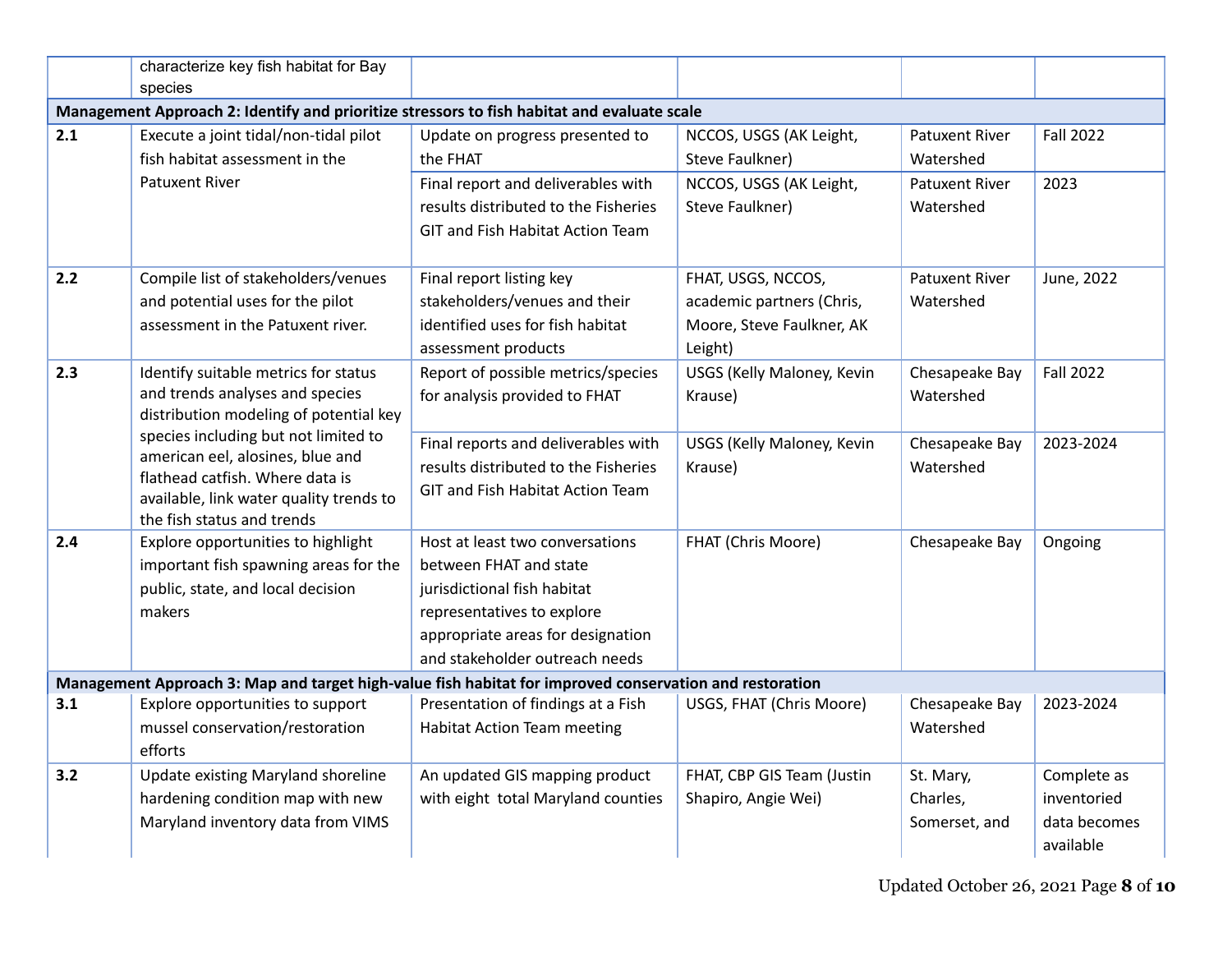|     |                                                                                                                                                                                                                                                                |                                                                                                                                                                                                                        |                                                                                  | Worcester               |                |
|-----|----------------------------------------------------------------------------------------------------------------------------------------------------------------------------------------------------------------------------------------------------------------|------------------------------------------------------------------------------------------------------------------------------------------------------------------------------------------------------------------------|----------------------------------------------------------------------------------|-------------------------|----------------|
|     |                                                                                                                                                                                                                                                                |                                                                                                                                                                                                                        |                                                                                  | counties                |                |
|     | Management Approach 4: Communicate importance of fish habitat                                                                                                                                                                                                  |                                                                                                                                                                                                                        |                                                                                  |                         |                |
| 4.1 | Continued communication between<br>FHAT and PIs overseeing funded<br>research from Management<br>Approach #1: State representatives<br>will attend project update<br>presentations and consider<br>management implications from<br>research results            | Committed coordination and<br>cooperation between research PIs<br>and FHAT state representatives                                                                                                                       | FHAT, Research PIs, VMRC,<br><b>MDNR</b>                                         | Chesapeake Bay          | Ongoing        |
| 4.2 | Coordinate with NCBO<br>communications team to highlight,<br>synthesize, and present habitat<br>research results to a fisheries/general<br>bay program audience (fisheries<br>managers, place-based stakeholders,<br>Chesapeake Bay Commision. ASMFC,<br>etc.) | Creation of at least two research<br>"one-pagers" highlighting research<br>results/synthesis for a fisheries and<br>more general Chesapeake Bay<br>Program audience                                                    | NCBO, FHAT (Justin Shapiro,<br>Brue Vogt, Kim Couranz)                           | Chesapeake Bay          | Fall, 2022     |
| 4.3 | 4.3 Engage with Rod and Reef<br>tournaments in VA and investigate<br>ways to utilize these avenues to<br>engage with underserved<br>communities in the watershed and<br>highlight successful ecosystem<br>restoration for NOAA Leadership                      | Conduct outreach to improve<br>diversity of participation in rod and<br>reef tournaments<br>Plan and hold an event in a VA<br>targeted oyster restoration<br>tributary for state, congressional<br>and NOAA leadership | CBF, NCBO (Chris Moore)                                                          | Virginia<br>tributaries | Fall 2022-2023 |
| 4.4 | Support the Coastal Conservation<br>Assocations's reef ball<br>implementation/outreach project in<br>Cambridge MD. Utilize this project as<br>a way to connect to underserved<br>communities.                                                                  | New bilingual signs, communicating<br>value of habitat, installed at the Bill<br><b>Burton Pier</b><br>Presentation of progress and<br>impact to FHAT and Fisheries GIT<br>audience                                    | <b>ASMFC, Coastal Conservation</b><br>Association (Lisa Havel, Dave<br>Sikorski) | Choptank River          | 2022           |